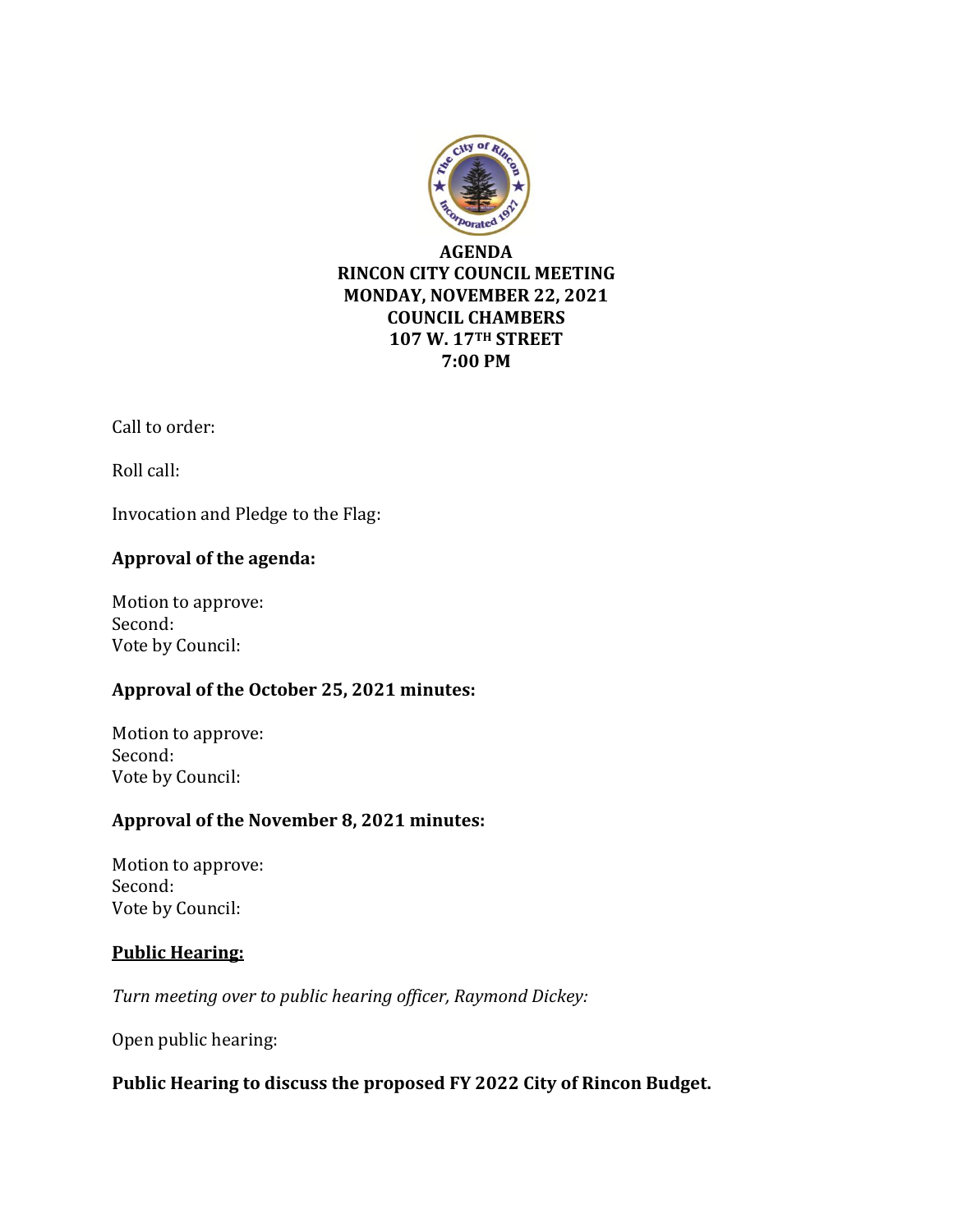Public input: Close public hearing:

*Turn the meeting back over to Mayor Lee.*

### **First reading of the proposed FY 2022 City of Rincon Budget.**

Motion to approve: Second: Vote by Council:

#### **New Business:**

**1. Vote on the second reading on a petition filed by Dana Bonds to rezone 0.64 acre parcel located at 1006 N. Columbia Ave, to amend the zoning from R-4 (Single Family Residential) to GC (General Commercial); the property is owned by Dana Bonds. (Map and Parcel # R2010010)**

Motion to approve: Second: Vote by Council:

**2. Vote on second reading of an amendment to the City of Rincon Ordinances to add a new definition of "self-storage facility" to Section 90-361 (Definitions) of the Rincon City Code and amend Section 90-176, General Commercial Zoning District (GC) of the Rincon City Code to add "self-storage facility" as a use permitted by Conditional Use Permit in the General Commercial (GC) Zoning District.**

Motion to approve: Second: Vote by Council:

**3. Request approval to issue a RFP for Lost Plantation Golf Club Food and Beverage Services.** 

Motion to approve: Second: Vote by Council:

**4. Request approval to extinguish an easement located at Towne Park East because easement is no longer needed or used; to set the value of the easement at one dollar; and to approve a Quit Claim Deed transferring the easement back to the property owner.**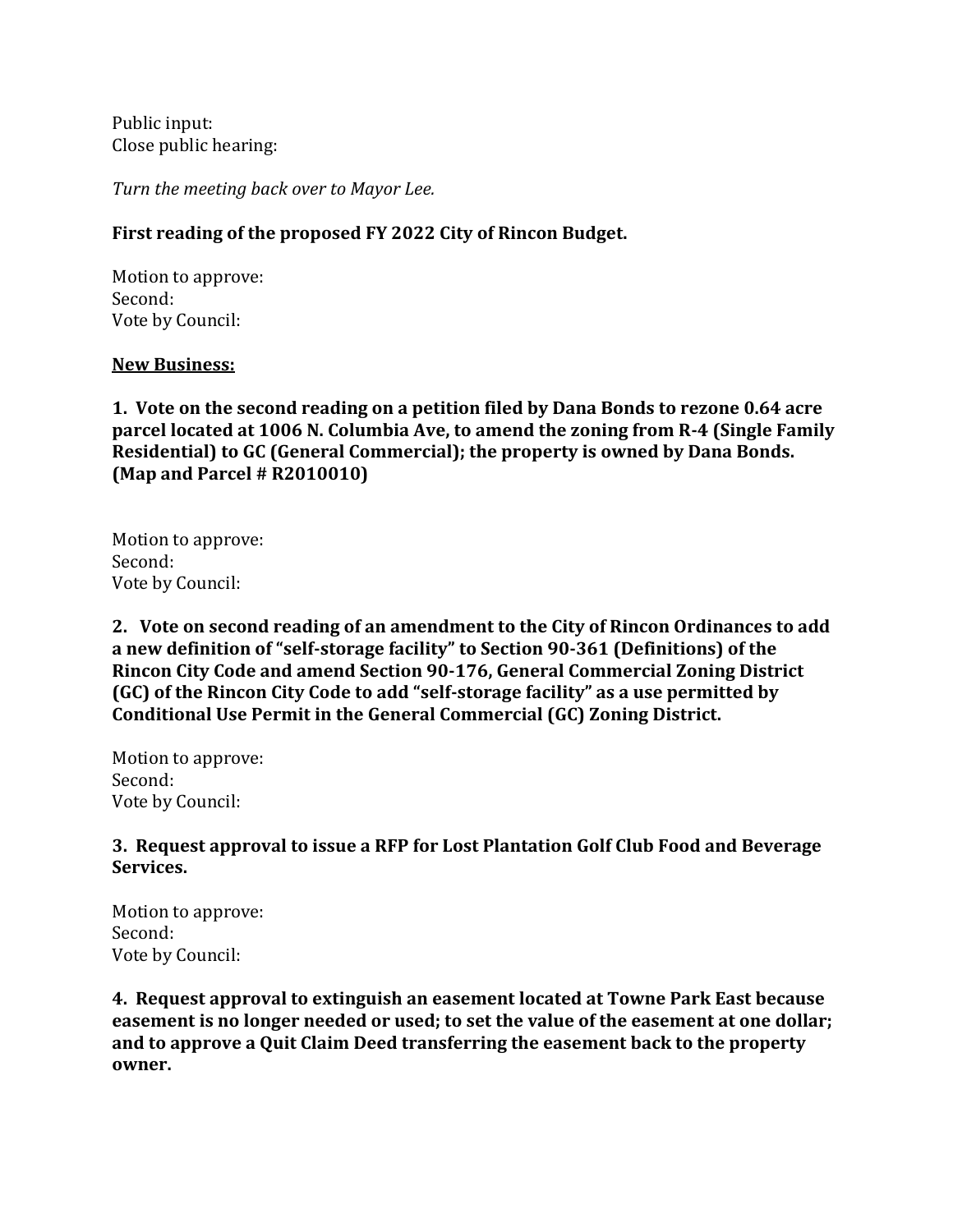Motion to approve: Second: Vote by Council:

### **5. Administrative Reports:**

(b) City Engineer (h) Wastewater (c) Chief of Police (i) Finance (d) Fire Department (j) Lost Plantation (e) Building/Zoning Dept. (k) Mayor and Council (f) Recreation Dept.

(a) City Manager (g) Water/Sewer/Public Works

### **6. Executive session to discuss personnel, pending litigation, attorney client privilege, and real estate.**

Motion: Second: Vote by Council:

Motion to return to meeting: Second: Vote by Council:

### **7. Follow the statutes of executive session, to put on file an executive session affidavit and resolution.**

Motion to approve: Second: Vote by Council:

### **8. Take any action that is needed on the items from executive session.**

Motion to approve: Second: Vote by Council:

### **Adjourn:**

Motion: Second: Vote by Council: